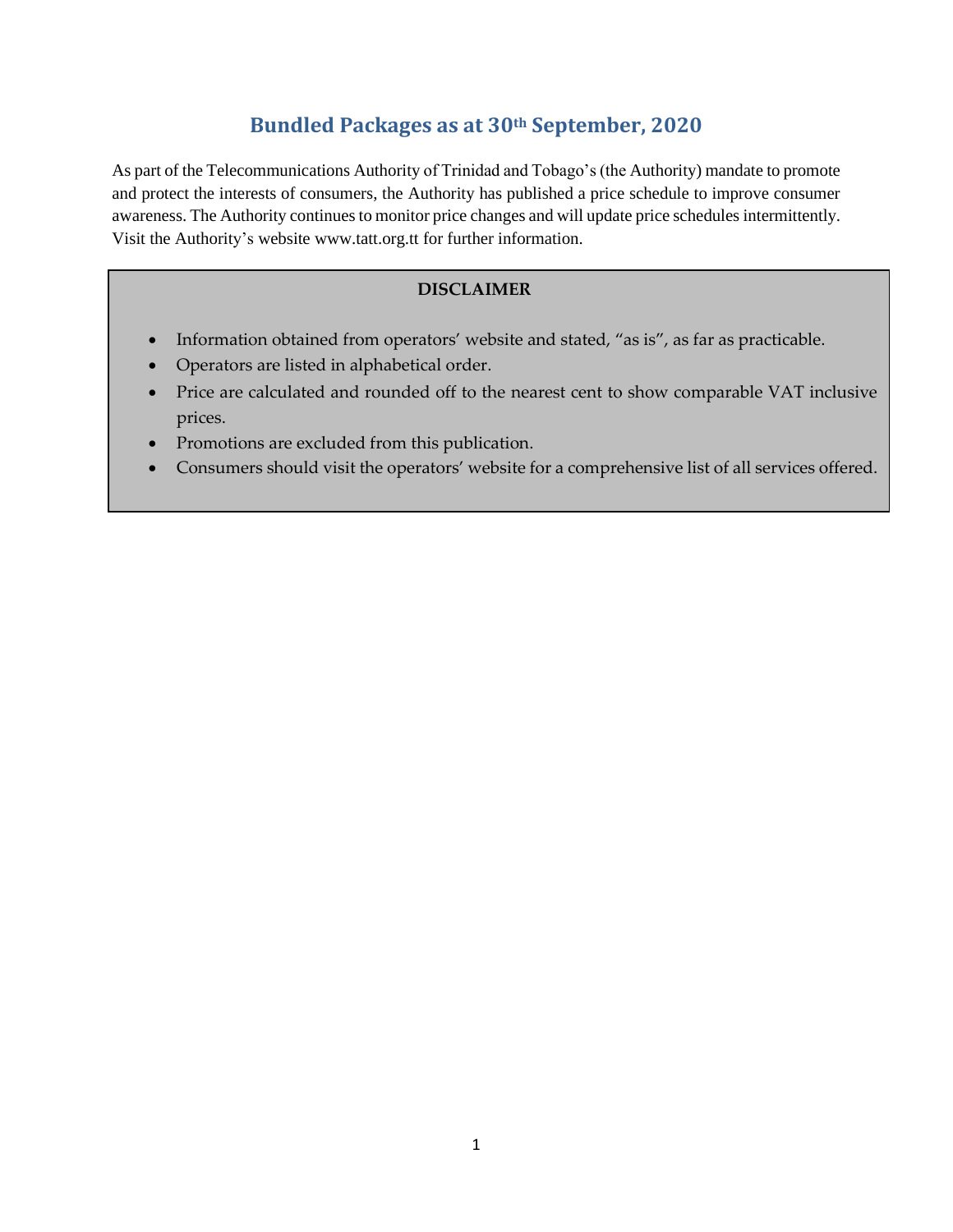## **1. AIR LINK COMMUNICATIONS**

### **1.1. Air link Communications Bundles**

| Air Link       | <b>Digital TV Channels</b> | <b>Broadband Internet</b>   | Rate/Month |
|----------------|----------------------------|-----------------------------|------------|
| Communications |                            |                             |            |
| <b>Bundles</b> |                            |                             |            |
| Lite           | 75+ channels               | 35Mbps download/12.5 upload | \$250.00   |
| Super          | 100+ channels              | 100Mbps download/35 upload  | \$350.00   |
| Mega           | 150+ channels              | 150Mbps download/45 upload  | \$400.00   |
| Pro            | 150+ channels              | 175Mbps download/50 upload  | \$650.00   |
| Xtreme         | 150+ channels              | 300Mbps download/55 upload  | \$900.00   |

## *2.* **AMPLIA**

### **2.1. Amplia Double Play: Internet & TV**

| Amplia Bundle Packages          |                       |                 |           |  |  |
|---------------------------------|-----------------------|-----------------|-----------|--|--|
| <b>Bundle Name</b>              | <b>Bundle Details</b> |                 |           |  |  |
|                                 | <b>Broadband</b>      | <b>Total TV</b> | Price     |  |  |
|                                 | <b>Internet Speed</b> | <b>Channels</b> |           |  |  |
| Surf Even More/Watch More       | 60 Download           | 149             | \$450.00  |  |  |
| <b>Bundle</b>                   | 30 Upload             |                 |           |  |  |
| Surf Even More /Watch A Lot     | 60 Download           | 172             | \$525.00  |  |  |
| Bundle                          | 30 Upload             |                 |           |  |  |
| Surf A Lot More/Watch More      | 120 Download          | 149             | \$590.00  |  |  |
| <b>Bundle</b>                   | 60 Upload             |                 |           |  |  |
| Surf A Lot More/Watch A Lot     | 120 Download          | 172             | \$665.00  |  |  |
| Bundle                          | 60 Upload             |                 |           |  |  |
| Surf It All/Watch It All Bundle | 300 Download          | 208             | \$1175.00 |  |  |
|                                 | 150 Upload            |                 |           |  |  |
| Surf It All Ultra/Watch It All  | 1G Download           | 208             | \$1375.00 |  |  |
| Bundle                          | 500 Upload            |                 |           |  |  |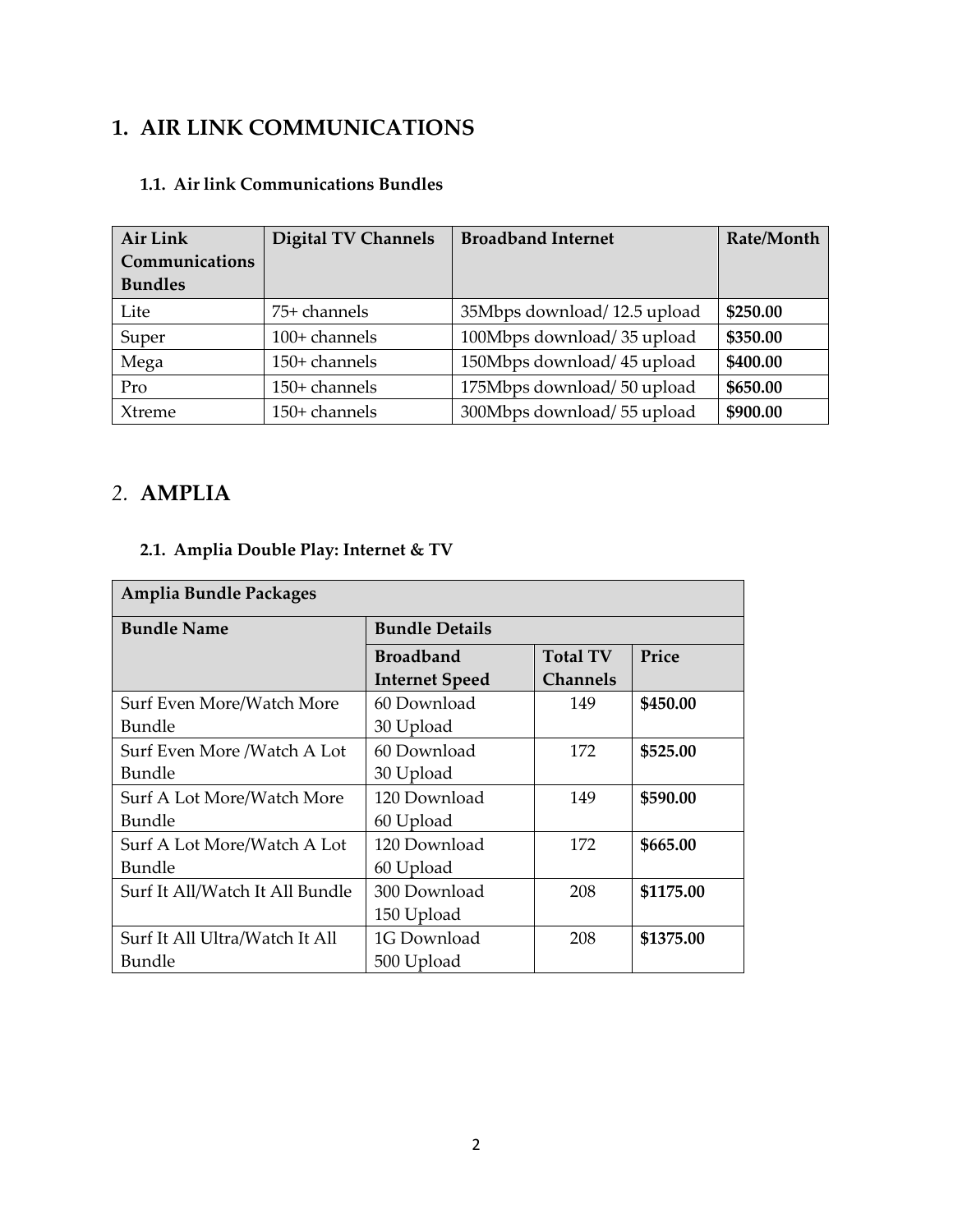### **2.2. Amplia Double Play: Internet & Voice (with Talk A Lot)**

| <b>Amplia Bundle Packages</b> |                       |                          |          |  |  |  |
|-------------------------------|-----------------------|--------------------------|----------|--|--|--|
| <b>Bundle Name</b>            | <b>Bundle Details</b> |                          |          |  |  |  |
|                               | <b>Broadband</b>      | <b>Fixed landline</b>    | Price    |  |  |  |
|                               | <b>Internet Speed</b> |                          |          |  |  |  |
| Surf even more/Talk A Lot     | 60 Download           | Unlimited local landline | \$275.00 |  |  |  |
| Bundle                        | 30 Upload             | calls to any network     |          |  |  |  |
| Surf a Lot more/Talk A Lot    | 120 Download          | Unlimited local landline | \$415.00 |  |  |  |
| Bundle                        | 60 Upload             | calls to any network     |          |  |  |  |
| Surf It All/Talk A Lot Bundle | 300 Download          | Unlimited local landline | \$625.00 |  |  |  |
|                               | 150 Upload            | calls to any network     |          |  |  |  |
| Surf It All Ultra/Talk a Lot  | 1G Download           | Unlimited local landline | \$825.00 |  |  |  |
| Bundle                        | 500 Upload            | calls to any network     |          |  |  |  |

### **2.3. Amplia Double Play: Internet & Voice (with Talk A Lot More)**

| <b>Amplia Bundle Packages</b> |                           |                         |          |  |
|-------------------------------|---------------------------|-------------------------|----------|--|
| <b>Bundle Name</b>            | <b>Bundle Details</b>     |                         |          |  |
|                               | <b>Broadband Internet</b> | <b>Fixed landline</b>   | Price    |  |
|                               | <b>Speed</b>              |                         |          |  |
| Surf Even More/Talk A Lot     | 60 Download               | Unlimited landline and  | \$375.00 |  |
| More Bundle                   | 30 Upload                 | Unlimited Mobile (any   |          |  |
|                               |                           | network)                |          |  |
| Surf A Lot More/Talk A Lot    | 120 Download              | Unlimited landline and  | \$515.00 |  |
| More Bundle                   | 60 Upload                 | Unlimited Mobile (any   |          |  |
|                               |                           | network)                |          |  |
| Surf It All/Talk A Lot More   | 300 Download              | Unlimited landline and  | \$725.00 |  |
| Bundle                        | 150 Upload                | Unlimited Mobile (any   |          |  |
|                               |                           | network) to any network |          |  |
| Surf It All Ultra/Talk A Lot  | 1G Download               | Unlimited landline and  | \$925.00 |  |
| More Bundle                   | 500 Upload                | Unlimited Mobile (any   |          |  |
|                               |                           | network)                |          |  |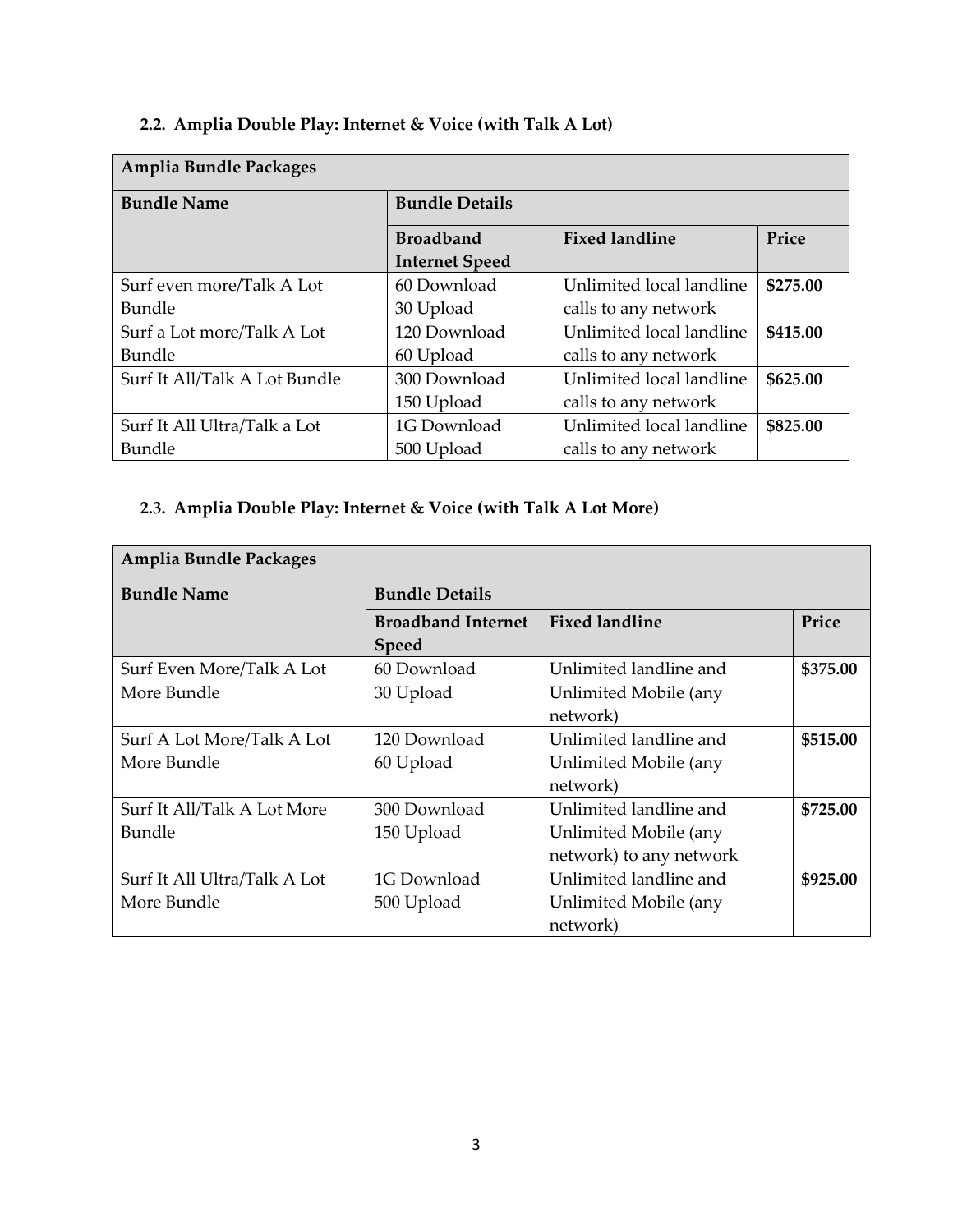| Amplia Bundle Packages |                           |                 |                       |           |  |  |
|------------------------|---------------------------|-----------------|-----------------------|-----------|--|--|
| <b>Bundle Name</b>     | <b>Bundle Details</b>     |                 |                       |           |  |  |
|                        | <b>Broadband Internet</b> | <b>Total TV</b> | <b>Fixed landline</b> | Price     |  |  |
|                        | <b>Speed</b>              | <b>Channels</b> |                       |           |  |  |
| Surf Some More/Watch   | 80 Download               | 149             | Unlimited local       | \$550.00  |  |  |
| More/Talk A Lot Bundle | 40 Upload                 |                 | landline calls to     |           |  |  |
|                        |                           |                 | any network           |           |  |  |
| Surf Some More/Watch a | 80 Download               | 172             | Unlimited local       | \$625.00  |  |  |
| Lot/Talk a Lot Bundle  | 40 Upload                 |                 | landline calls to     |           |  |  |
|                        |                           |                 | any network           |           |  |  |
| Surf A Lot/Watch       | 120 Download              | 149             | Unlimited local       | \$690.00  |  |  |
| More/Talk a Lot Bundle | 60 Upload                 |                 | landline calls to     |           |  |  |
|                        |                           |                 | any network           |           |  |  |
| Surf It Lot/Watch A    | 120 Download              | 172             | Unlimited local       | \$740.00  |  |  |
| Lot/Talk A Lot Bundle  | 60 Upload                 |                 | landline calls to     |           |  |  |
|                        |                           |                 | any network           |           |  |  |
| Surf It All/Watch It   | 300 Download              | 208             | Unlimited local       | \$1250.00 |  |  |
| All/Talk A Lot Bundle  | 150 Upload                |                 | landline calls to     |           |  |  |
|                        |                           |                 | any network           |           |  |  |

### **2.4. Amplia Triple Play Packages: Internet, TV & Fixed (with Talk A Lot)**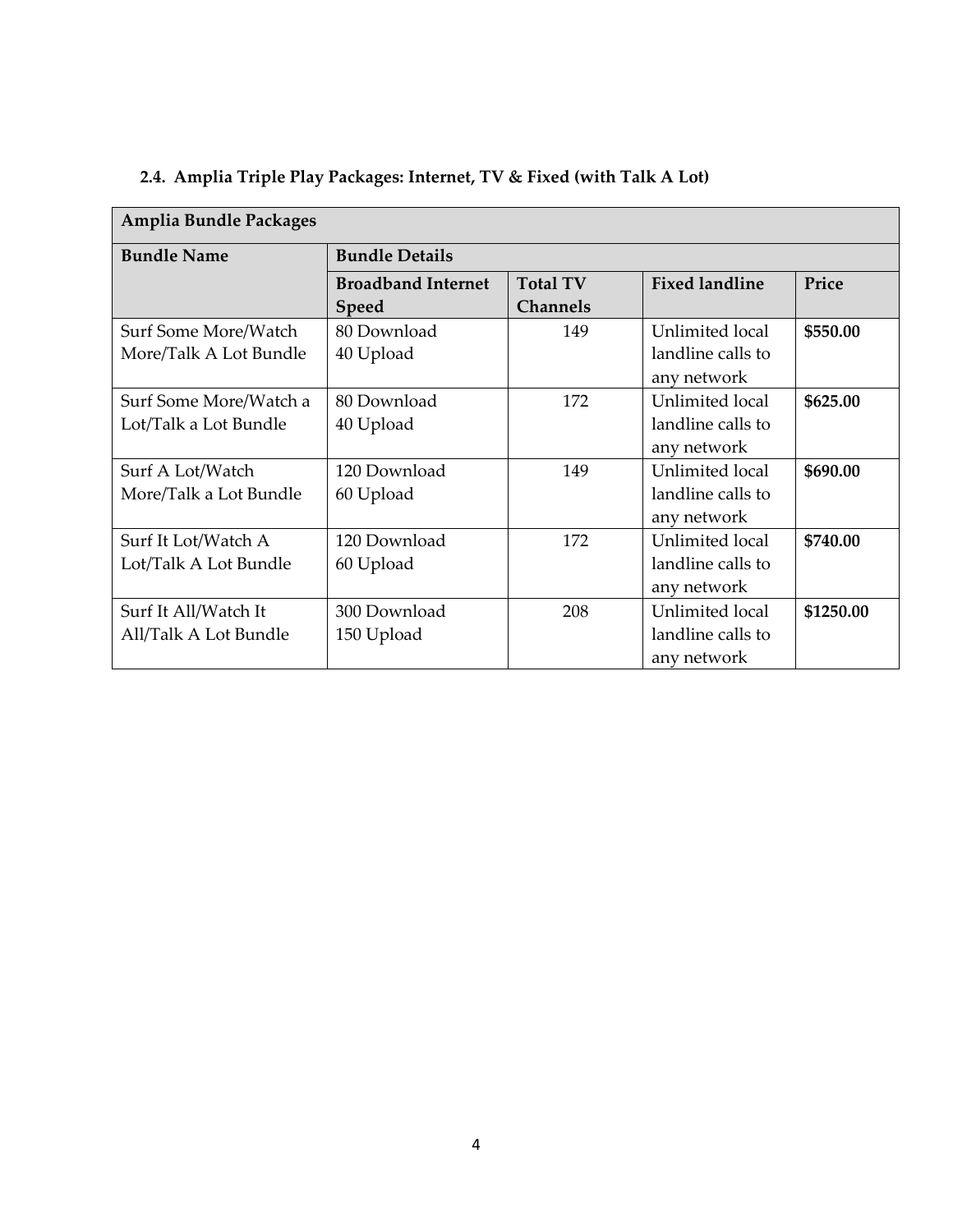| <b>Amplia Bundle Packages</b>                                  |                                    |                                    |                                                                       |           |
|----------------------------------------------------------------|------------------------------------|------------------------------------|-----------------------------------------------------------------------|-----------|
| <b>Bundle Name</b>                                             | <b>Bundle Details</b>              |                                    |                                                                       |           |
|                                                                | <b>Broadband Internet</b><br>Speed | <b>Total TV</b><br><b>Channels</b> | <b>Fixed landline</b>                                                 | Price     |
| Surf Some More/Watch<br>more/Talk A Lot More<br><b>Bundle</b>  | 80 Download<br>40 Upload           | 149                                | Unlimited<br>landline and<br><b>Unlimited Mobile</b><br>(any network) | \$650.00  |
| Surf Some More/Watch A<br>Lot/Talk A Lot More<br><b>Bundle</b> | 80 Download<br>40 Upload           | 172                                | Unlimited<br>landline and<br><b>Unlimited Mobile</b><br>(any network) | \$725.00  |
| Surf A Lot/Watch<br>more/Talk A Lot More<br><b>Bundle</b>      | 120 Download<br>60 Upload          | 149                                | Unlimited<br>landline and<br><b>Unlimited Mobile</b><br>(any network) | \$790.00  |
| Surf It Lot/Watch A<br>Lot/Talk A Lot Bundle                   | 120 Download<br>60 Upload          | 172                                | Unlimited<br>landline and<br><b>Unlimited Mobile</b><br>(any network) | \$840.00  |
| Surf It All/Watch It<br>All/Talk A Lot More<br>Bundle          | 300 Download<br>150 Upload         | 208                                | Unlimited<br>landline and<br><b>Unlimited Mobile</b><br>(any network) | \$1350.00 |
| Surf It All plus/Watch It<br>All/Talk A Lot More<br>Bundle     | 1G Download<br>500 Upload          | 208                                | Unlimited<br>landline and<br><b>Unlimited Mobile</b><br>(any network) | \$1500.00 |

# **2.5. Amplia Triple Play Packages: Internet, TV & Fixed Voice (with Talk A Lot More)**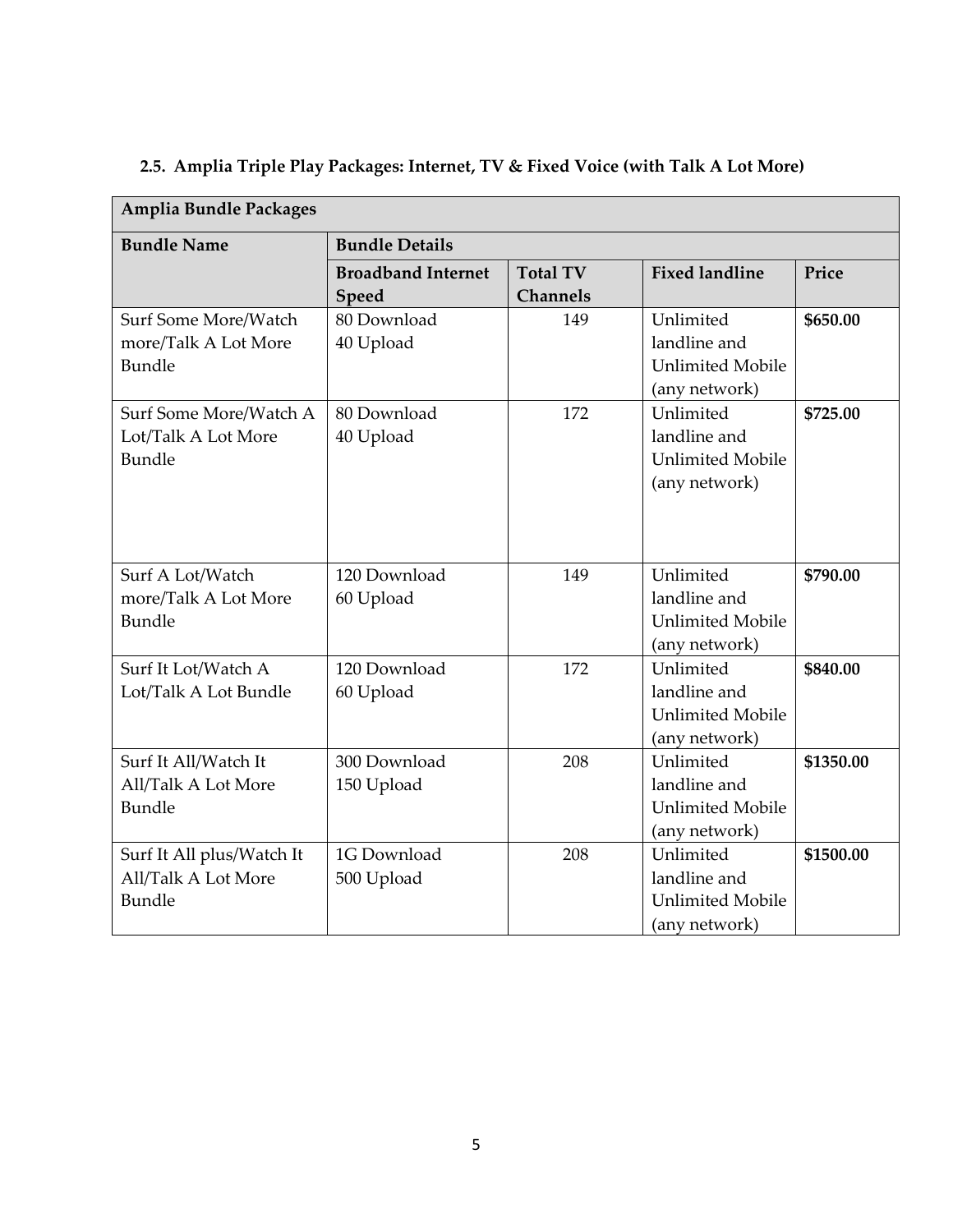### **2.6. Amplia Triple Play Packages: Internet, TV & Mobile**

| <b>Amplia Bundle Packages</b>                  |                                    |                                    |                     |          |  |
|------------------------------------------------|------------------------------------|------------------------------------|---------------------|----------|--|
| <b>Bundle Name</b>                             | <b>Bundle Details</b>              |                                    |                     |          |  |
|                                                | <b>Broadband Internet</b><br>Speed | <b>Total TV</b><br><b>Channels</b> | <b>Mobile Voice</b> | Price    |  |
| Surf Some More/Watch<br>More/Mobile (plan 1)   | 60 Download<br>30 Upload           | 149                                | Mobile Plan 1       | \$601.00 |  |
| Surf Some More /Watch A<br>Lot/Mobile (plan 1) | 60 Download<br>30 Upload           | 172                                | Mobile plan 1       | \$626.00 |  |
| Surf A Lot /Watch<br>More/Mobile (plan 1)      | 120 Download<br>60 Upload          | 149                                | Mobile Plan 1       | \$691.00 |  |
| Surf Some More /Watch<br>More/Mobile (plan 1)  | 120 Download<br>60 Upload          | 172                                | Mobile Plan 1       | \$766.00 |  |
| Surf A Lot/Watch A Lot/<br>Mobile (plan 2)     | 60 Download<br>30 Upload           | 149                                | Mobile Plan 2       | \$766.00 |  |
| Surf A Lot /Watch<br>More/Mobile (plan 2)      | 120 Download<br>60 Upload          | 149                                | Mobile Plan 2       | \$856.00 |  |
| Surf A Lot/Watch A Lot/<br>Mobile (plan 2)     | 120 Download<br>60 Upload          | 172                                | Mobile Plan 2       | \$931.00 |  |
| Surf Even More/Talk A<br>Lot/Mobile (Plan 1)   | 60 Download<br>30 Upload           | Not Applicable                     | Mobile Plan 1       | \$426.00 |  |

*Note to table above: see table 2.8 for Mobile Plan details. Fair usage policy applies.*

#### **2.7. Quad play packages (Internet, TV, voice & mobile) new!**

| Amplia Bundle Packages |                       |                       |                 |                     |            |  |
|------------------------|-----------------------|-----------------------|-----------------|---------------------|------------|--|
| <b>Bundle Name</b>     |                       | <b>Bundle Details</b> |                 |                     |            |  |
|                        | <b>Broadband</b>      | <b>Fixed Voice</b>    | <b>Total TV</b> | <b>Mobile Voice</b> | Price      |  |
|                        | <b>Internet Speed</b> |                       | <b>Channels</b> |                     |            |  |
| Surf Some More /       | 80 Download           | Unlimited             | 149             | Mobile Plan 1       | \$651.00   |  |
| Watch more/            | 40 Upload             | local landline        |                 |                     |            |  |
| Talk A Lot/            |                       | calls to any          |                 |                     |            |  |
| Mobile (Plan 1)        |                       | network               |                 |                     |            |  |
|                        |                       |                       |                 |                     |            |  |
| Surf A Lot/            | 120 Download          | Unlimited             | 172             | Mobile Plan 3       | \$1,280.00 |  |
| Watch A Lot/           | 60 Upload             | local landline        |                 |                     |            |  |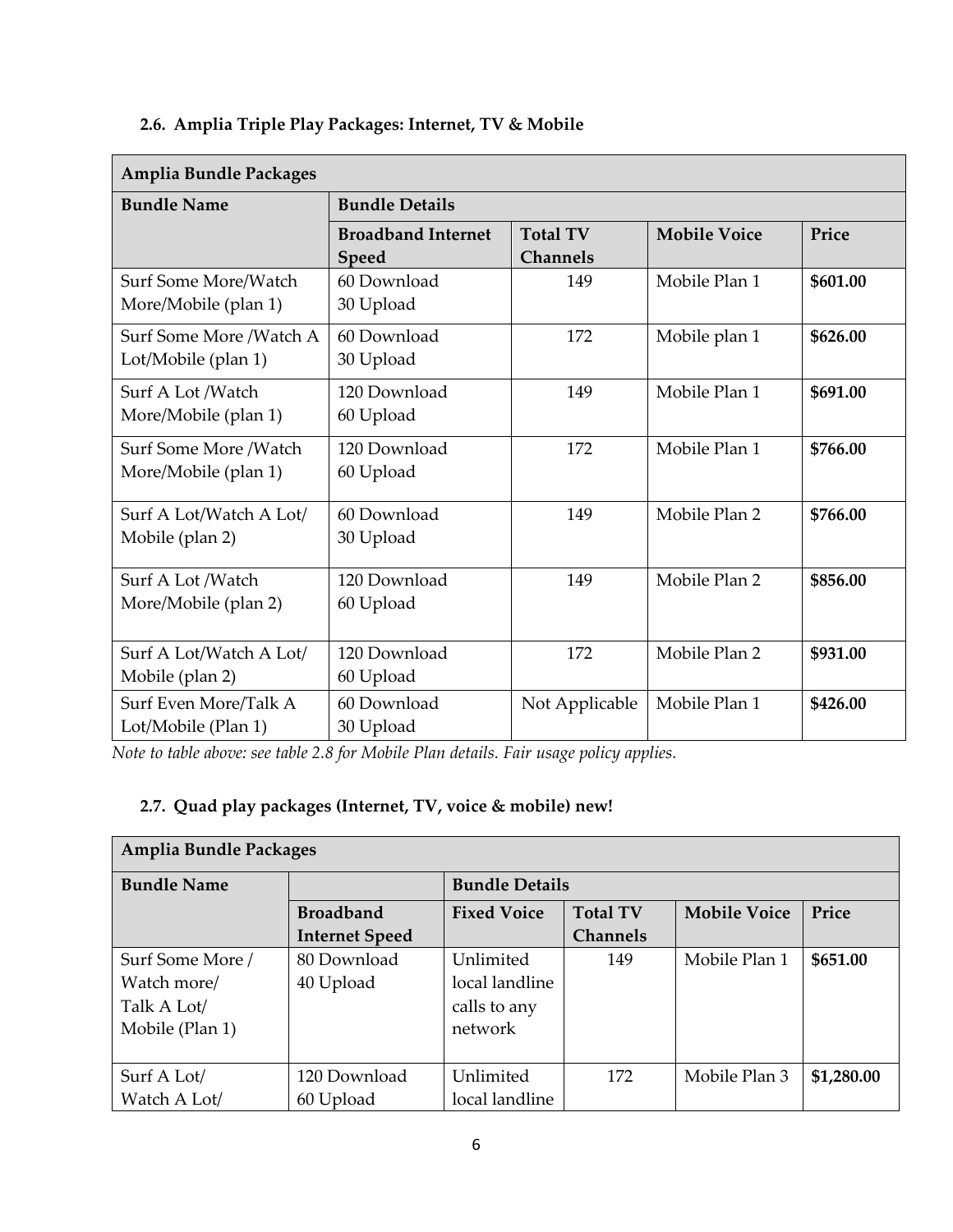| Talk A Lot/mobile |              | calls to any   |     |               |           |
|-------------------|--------------|----------------|-----|---------------|-----------|
| (Plan 3)          |              | network        |     |               |           |
|                   |              |                |     |               |           |
| Surf It All/      | 300 Download | Unlimited      | 208 | Mobile Plan 3 | \$1740.00 |
| Watch It All/     | 150 Upload   | local landline |     |               |           |
| Talk A Lot/       |              | calls to any   |     |               |           |
| Mobile (Plan 3)   |              | network        |     |               |           |
| Surf It All/      | 350 Download | Unlimited      | 208 | Mobile Plan 3 | \$1840.00 |
| Watch It All/     | 150 Upload   | local landline |     |               |           |
| Talk A Lot more/  |              | and mobile     |     |               |           |
| Mobile (Plan 3)   |              | (any           |     |               |           |
|                   |              | network)       |     |               |           |
|                   |              |                |     |               |           |

*Note to table above: see table 2.9 for Mobile Plan details.*

### **2.8. Amplia Bundle Mobile Plans**

| Amplia Bundle<br><b>Mobile Plans</b> | <b>Details</b>                       |
|--------------------------------------|--------------------------------------|
| Phone Plan 1                         | Unlimited bmobile nights & weekends, |
|                                      | local landline +300 Mins             |
|                                      | 25 Int'l Mins                        |
|                                      | <b>Unlimited Local SMS</b>           |
|                                      | 3 GB Data                            |
|                                      | 25 Mins Roaming (Voice)              |
|                                      | 25 MB Roaming (Data)                 |
|                                      | Free BLU Grand X LTE                 |
| Phone Plan 2                         | <b>Unlimited Local Calls</b>         |
|                                      | Unlimited Worldwide SMS              |
|                                      | <b>Unlimited Local Data</b>          |
|                                      | Free BLU Grand X LTE or              |
|                                      | <b>BLU Grand XL LTE</b>              |
| Phone Plan 3                         | <b>Unlimited Local Calls</b>         |
|                                      | 200 Int'l Mins                       |
|                                      | Unlimited Worldwide SMS              |
|                                      | Unlimited Local data                 |
|                                      | 100 Mins Roaming (Voice)             |
|                                      | 100 MB Roaming (Data)                |
|                                      | Free BLU Grand X LTE or              |
|                                      | <b>BLU Grand XL LTE</b>              |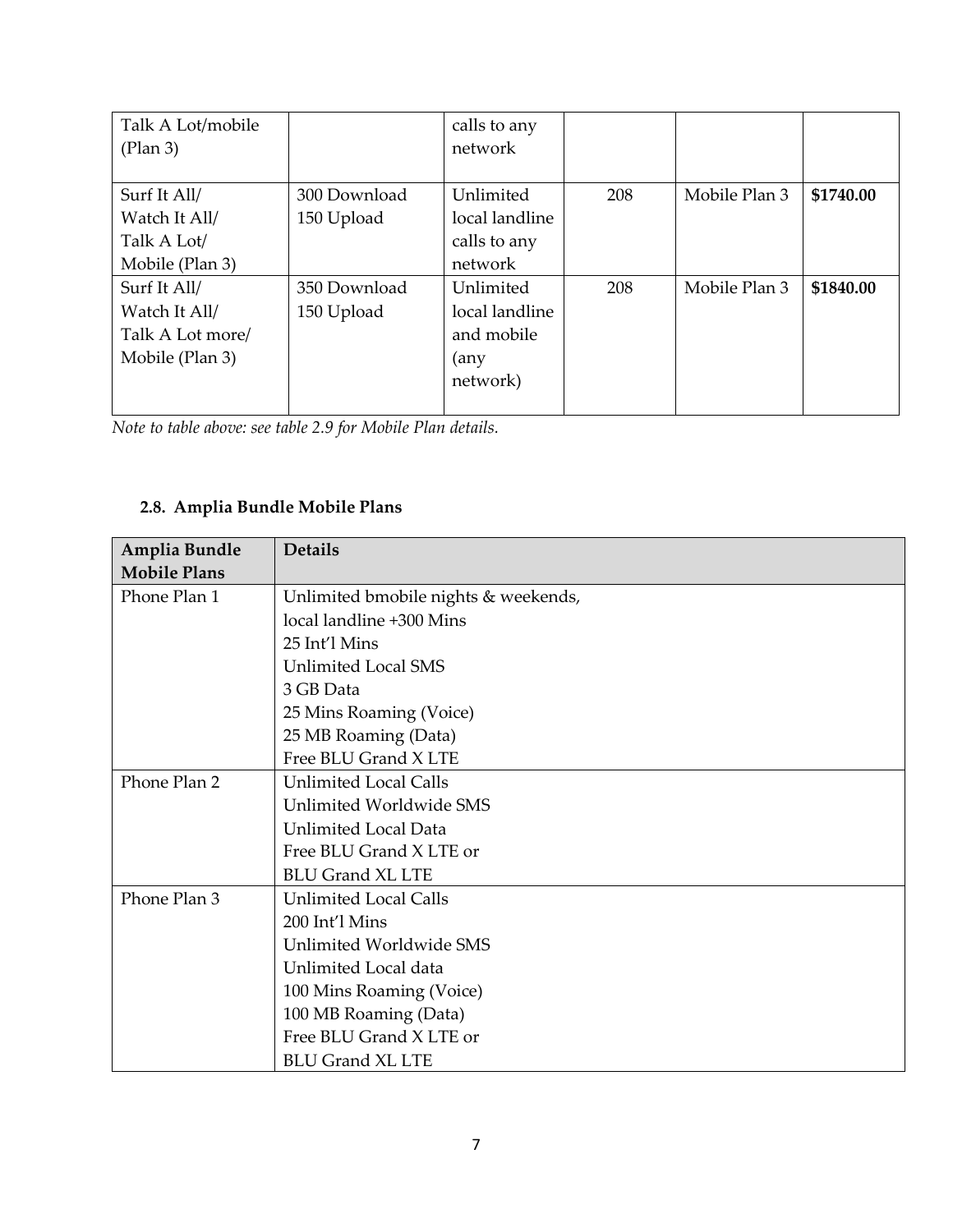### **3. BLINK/BMOBILE**

#### **3.1. Blink Wireless Bundles**

| <b>Fiber Bundle</b> | Digital    | <b>Broadband Internet</b> | <b>Fixed Line</b>        | Other      | Price    |
|---------------------|------------|---------------------------|--------------------------|------------|----------|
| Packages            | TV         | speed                     |                          |            |          |
|                     | channels   |                           |                          |            |          |
| Double              | <b>Not</b> | 25 Mbps download/10       | Unlimited Bmobile to     | <b>Not</b> | \$280.13 |
| Connect             | included   | Mbps upload               | <b>B</b> mobile landline | included   |          |
| Landline            |            |                           | calling with free call   |            |          |
|                     |            |                           | master features.         |            |          |
| Double              | 35 TV      | 25 Mbps download/10       | Unlimited landline       | <b>Not</b> | \$280.13 |
| Connect TV          | channels   | Mbps upload               | calling with free call   | included   |          |
|                     |            |                           | master features          |            |          |

| <b>Blink</b>    | Digital   | <b>Broadband Internet</b> | <b>Fixed Line</b>         | Other           | Price    |
|-----------------|-----------|---------------------------|---------------------------|-----------------|----------|
| <b>Wireless</b> | TV        | speed                     |                           |                 |          |
| <b>Bundle</b>   | channels  |                           |                           |                 |          |
| Packages        |           |                           |                           |                 |          |
| Double          |           | Up to 6 Mbps              | <b>Unlimited Landline</b> | <b>Not</b>      | \$223.88 |
| Connect         |           | download                  | calling with free Call    | included        |          |
| Wireless        |           |                           | <b>Master Features</b>    |                 |          |
| Triple          | $125+TV$  | 25 Mbps download/10       | Unlimited Bmobile to      | <b>Not</b>      | \$448.88 |
| Connect         | channels  | Mbps upload               | <b>B</b> mobile landline  | included        |          |
| Fiber           |           |                           | calling                   |                 |          |
| Quad            | $125+ TV$ | 25 Mbps download/10       | Unlimited Bmobile to      | <b>B</b> mobile | \$673.88 |
| Connect         | channels  | Mbps upload               | <b>B</b> mobile landline  | security        |          |
| Fiber           |           |                           | calling                   |                 |          |
| Quad            | $125+ TV$ | 25 Mbps download/10       | Unlimited Bmobile to      | <b>B</b> mobile | \$786.38 |
| Connect         | channels  | Mbps upload               | <b>B</b> mobile landline  | security        |          |
| Fiber           |           |                           | calling                   |                 |          |

# **4. DIGICEL**

# **1.1. Digicel Bundles**

| Digicel Bundles | <b>Internet Speed</b> | <b>Fibre TV</b> | <b>Home Phone</b> | Price |
|-----------------|-----------------------|-----------------|-------------------|-------|
|                 |                       | <b>Channels</b> | (Fixed Line)      |       |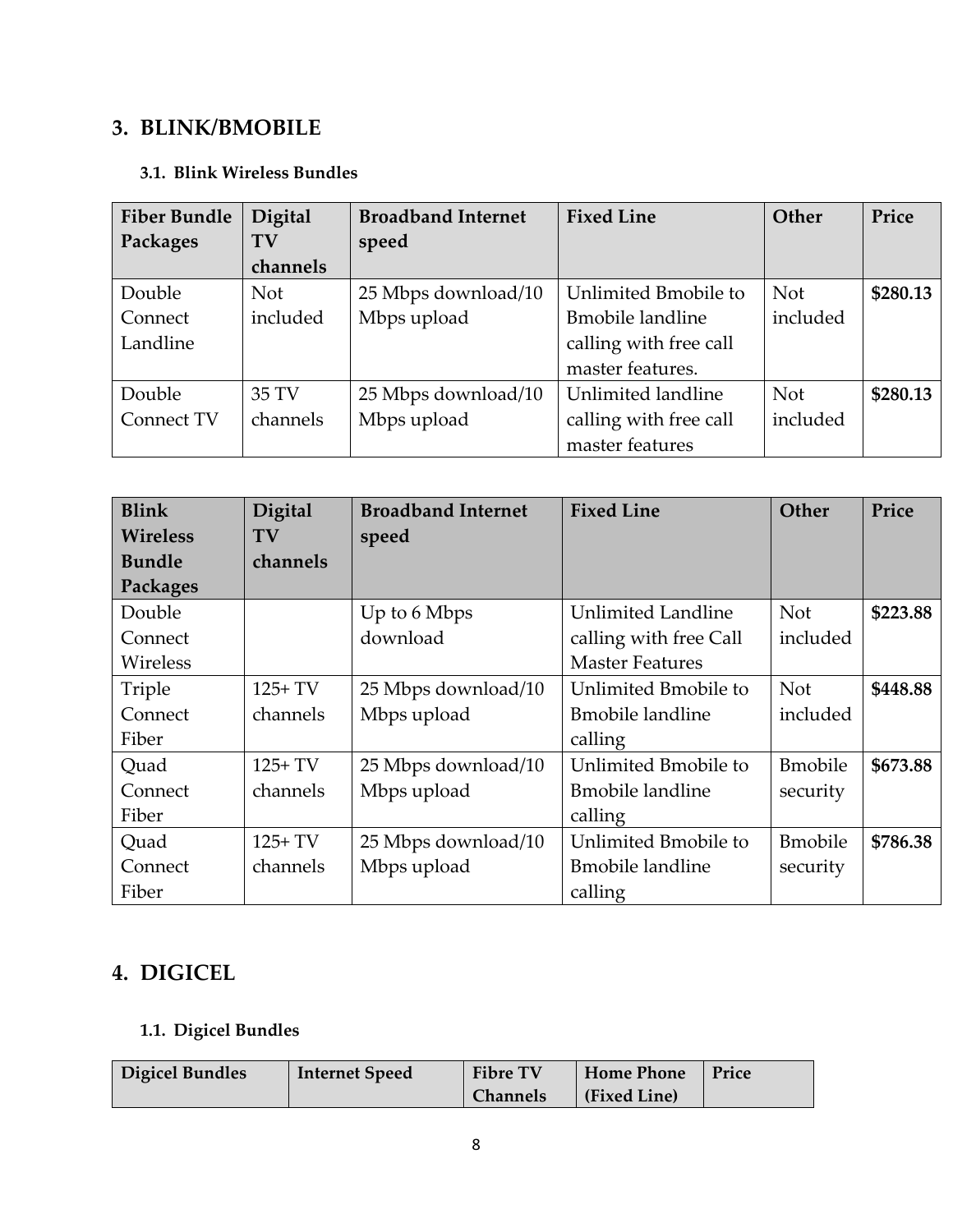| Variety Bundle  | 75Mbps  | 162 | Included | \$499.00 |
|-----------------|---------|-----|----------|----------|
| Premiere Bundle | 100Mbps | 196 | Included | \$599.00 |

*Notes to table above: Bundles includes Pay As You Go with Unlimited Digicel Home to Digicel Home calls. Unlimited calls to other Digicel Play fixed lines (subject to Fair Usage Policy) and Unlimited calls to Digicel Home numbers.*

### **5. FLOW**

#### **5.1. Flow Bundles: TV, Internet and Fixed voice**

| <b>Flow Bundle Packages</b> |                                                                    |                                    |                         |                                          |                                               |  |
|-----------------------------|--------------------------------------------------------------------|------------------------------------|-------------------------|------------------------------------------|-----------------------------------------------|--|
| <b>Bundle</b><br>Name       | <b>Bundle Details</b>                                              |                                    |                         |                                          |                                               |  |
|                             | <b>Channels</b>                                                    | <b>Broadband</b><br>Internet speed | Cloud<br><b>Storage</b> | <b>Home Phone</b><br>(Fixed<br>landline) | Price/month<br>(Freedom<br>from<br>contracts) |  |
| <b>Starter Plan</b>         | HBO GO                                                             | 75 Mbps                            | N/a                     | N/a                                      | \$295.00                                      |  |
| Advanced<br>Plan            | HBO GO                                                             | 250 Mbps                           | N/a                     | N/a                                      | \$475.00                                      |  |
| Superior<br>Bundle          | 150 channels<br>& HBO<br>included                                  | 150 Mbps                           | 25Hrs                   | Free Flow to<br>Flow calls.              | \$475.00                                      |  |
| Ultimate<br>Bundle          | 193 channels<br>&HBO & FOX<br>included.<br>Flow Sports<br>& MaxPak | 300 Mbps                           | 50Hrs                   | Free Flow to<br>Flow calls.              | \$725.00                                      |  |